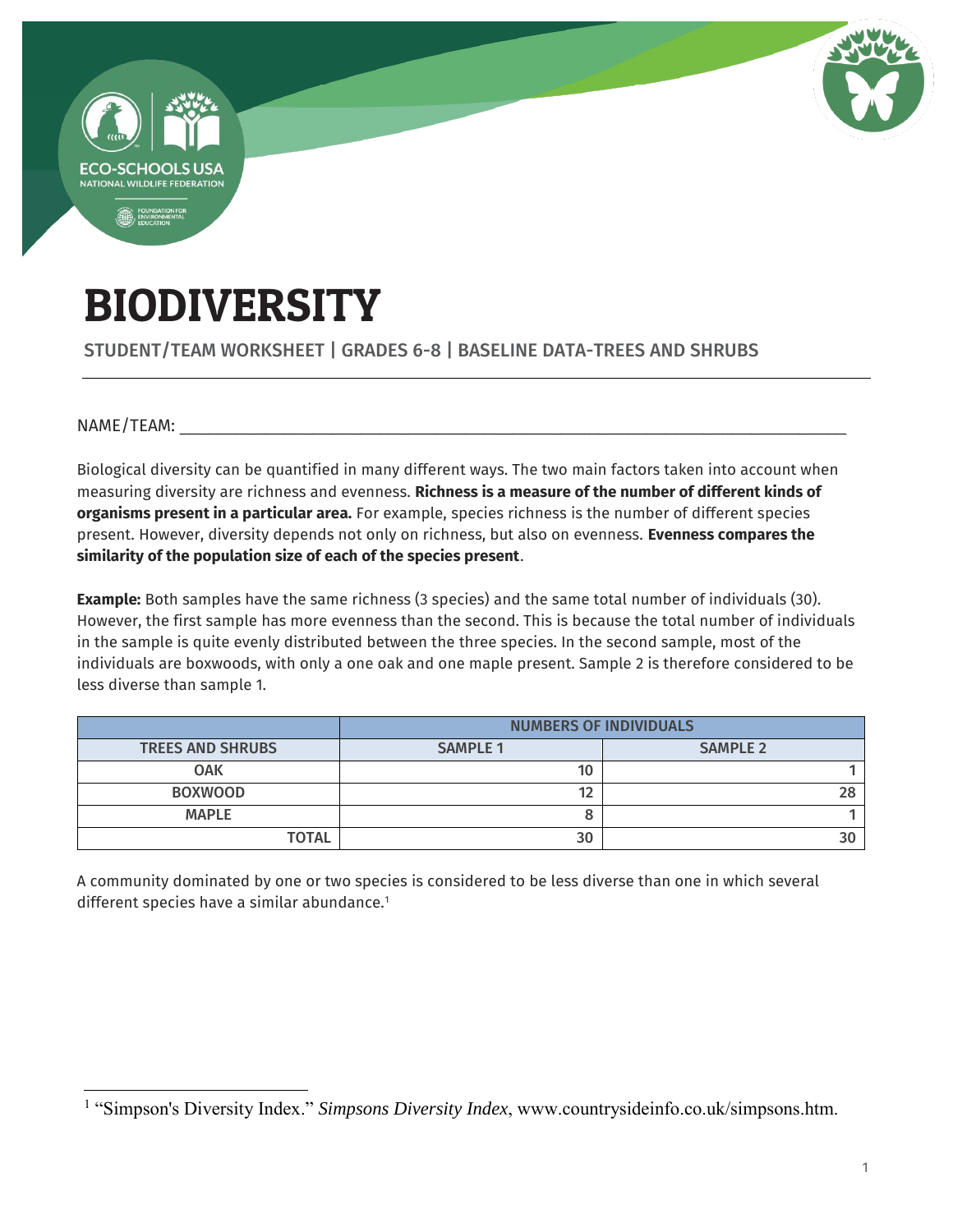

BIODIVERSITY GRADES 6-8 | BASLINE DATA-TREES AND SHRUBS



The team needs to observe the entire space. Slowly look up, down and all around the observation area, including the ground.

Use the iNaturalist SEEK app or Google Lens app, local field guides and/or local experts to provide identification assistance. If the name of the tree or shrub cannot be found, enter a description.

| $\overline{1}$ .<br><b>CATEGORY</b><br>(TREE OR SHRUB) | <b>NAME OR DESCRIPTION</b> | <b>QUANTITY</b> | <b>ALIVE</b> | DEAD | NOTTOH |
|--------------------------------------------------------|----------------------------|-----------------|--------------|------|--------|
| <b>EXAMPLE: TREE</b>                                   | <b>BIG LEAF MAPLE</b>      | $\mathbf{3}$    | $\mathbf{3}$ |      |        |
|                                                        |                            |                 |              |      |        |
|                                                        |                            |                 |              |      |        |
|                                                        |                            |                 |              |      |        |
|                                                        |                            |                 |              |      |        |
|                                                        |                            |                 |              |      |        |
|                                                        |                            |                 |              |      |        |
|                                                        |                            |                 |              |      |        |
|                                                        |                            |                 |              |      |        |
|                                                        |                            |                 |              |      |        |
|                                                        |                            |                 |              |      |        |
|                                                        | <b>TOTALS</b>              |                 |              |      |        |

2. Total number of trees and shrubs combined within the inventory site. (if number of trees and shrubs is greater than 50 write 50+)

### 3. **Richness**

Number of different tree types \_\_\_\_\_

### 4. **Richness**

Number of different shrub types \_\_\_\_\_\_